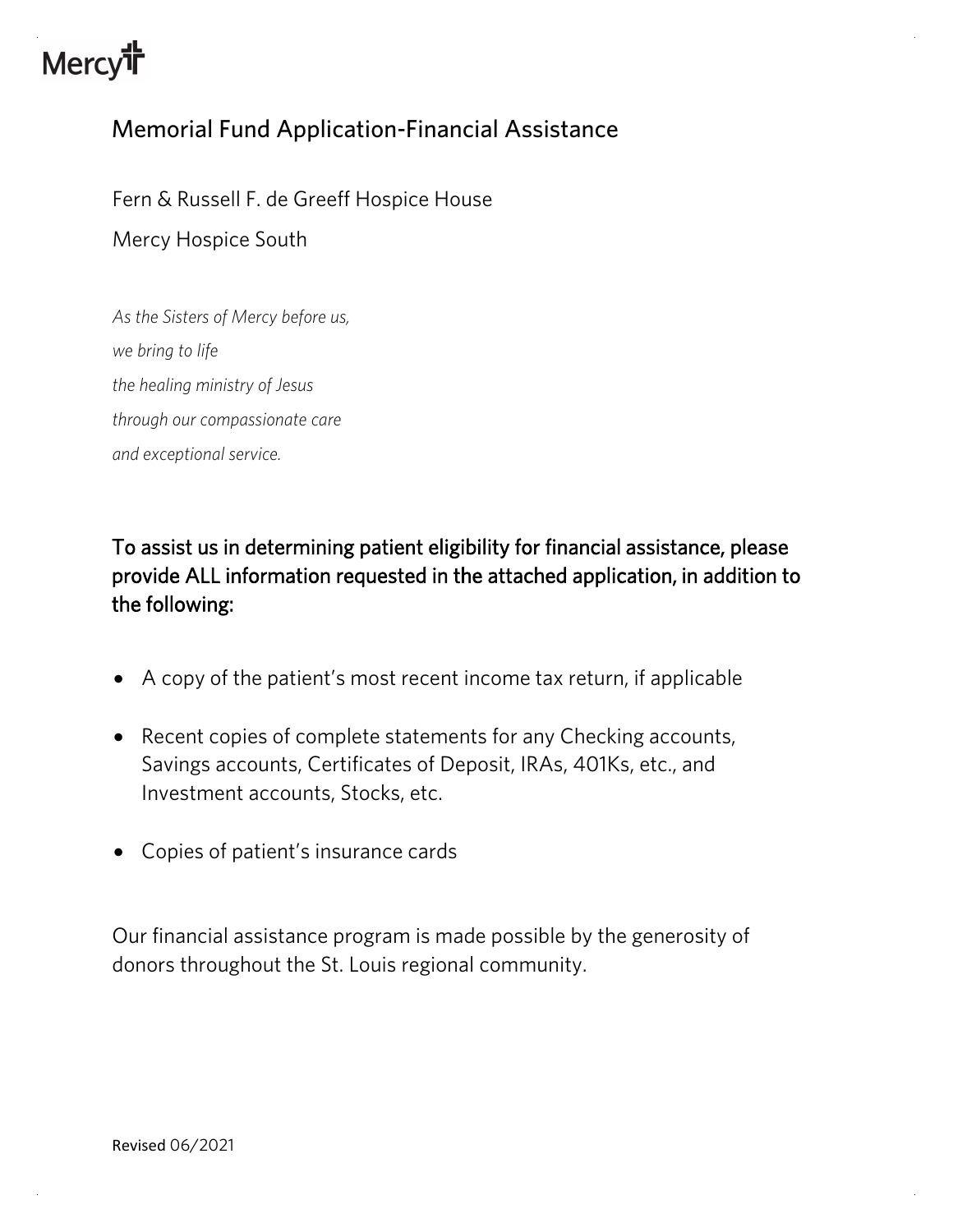

Date of Application\_\_\_\_\_\_\_\_\_\_\_\_\_\_\_

## **Financial Information Request Form**

Mercy Hospice South | de Greeff Hospice House

## Personal Information (Please Print)

| Primary Phone_____________________                                      |                        | Sex: F M           |  |
|-------------------------------------------------------------------------|------------------------|--------------------|--|
|                                                                         |                        |                    |  |
|                                                                         |                        |                    |  |
|                                                                         |                        |                    |  |
|                                                                         |                        |                    |  |
| Durable Power of Attorney for Finances or Financially Responsible Party |                        |                    |  |
|                                                                         |                        |                    |  |
|                                                                         |                        |                    |  |
|                                                                         |                        |                    |  |
|                                                                         |                        |                    |  |
| Dependents (if applicable)                                              |                        |                    |  |
| Name___________________________                                         | Relationship_________  | Age_______________ |  |
|                                                                         | Relationship__________ | Age                |  |
|                                                                         |                        |                    |  |
| <b>Insurance</b>                                                        |                        |                    |  |
|                                                                         |                        |                    |  |
|                                                                         |                        |                    |  |
| Revised 6/2021                                                          |                        |                    |  |
|                                                                         |                        |                    |  |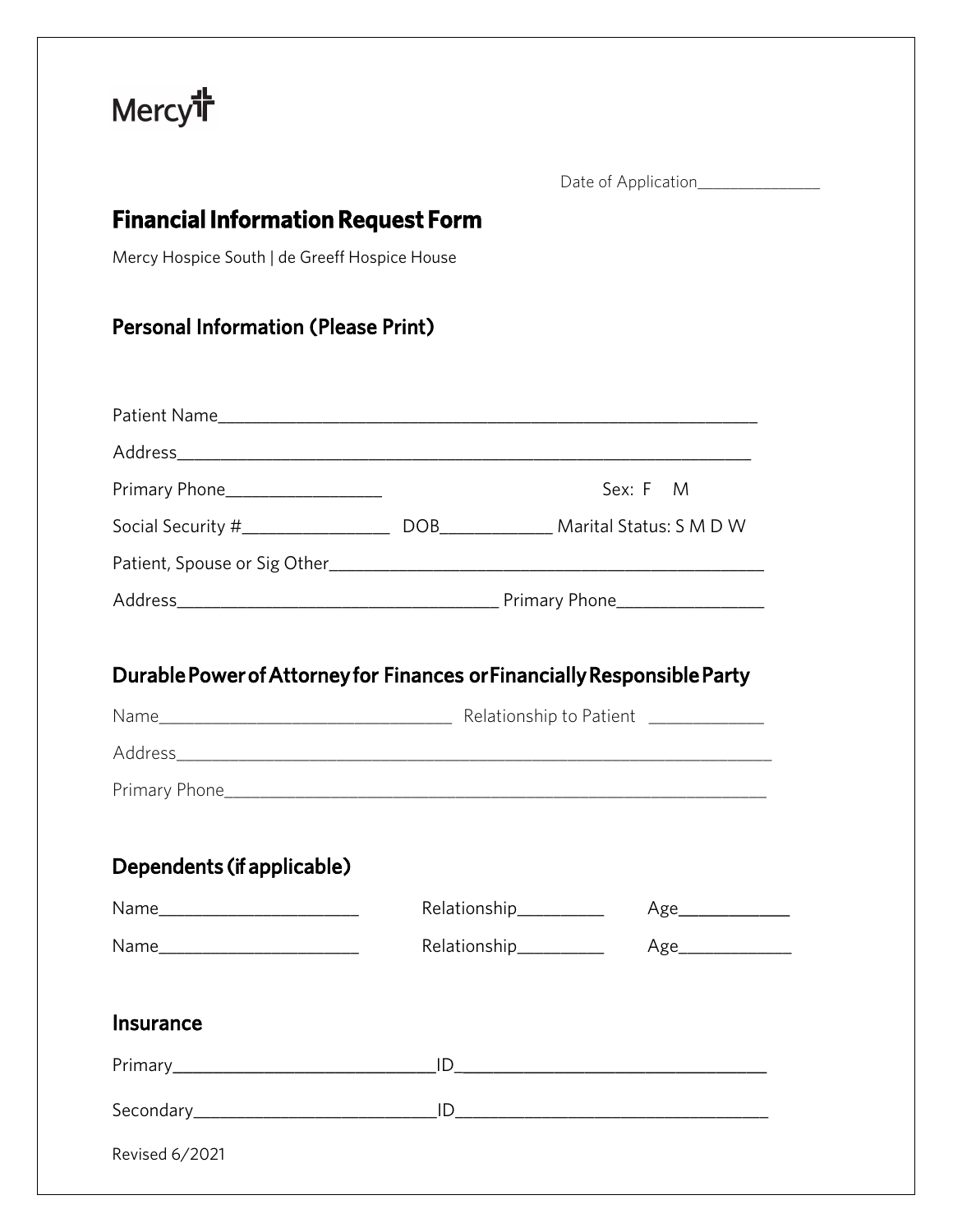### **Assets**

| <b>Checking Accounts:</b>                                             |                  | <b>Balance</b>                                                                                                                                                                                                                                                                                                                                                                                                                                                                                                                                                                                                                                                                                                                                             |
|-----------------------------------------------------------------------|------------------|------------------------------------------------------------------------------------------------------------------------------------------------------------------------------------------------------------------------------------------------------------------------------------------------------------------------------------------------------------------------------------------------------------------------------------------------------------------------------------------------------------------------------------------------------------------------------------------------------------------------------------------------------------------------------------------------------------------------------------------------------------|
|                                                                       |                  | $\begin{array}{c} \n \uparrow \quad \quad \quad \downarrow \quad \quad \quad \downarrow \quad \quad \downarrow \quad \quad \downarrow \quad \quad \downarrow \quad \quad \downarrow \quad \quad \downarrow \quad \downarrow \quad \downarrow \quad \downarrow \quad \downarrow \quad \downarrow \quad \downarrow \quad \downarrow \quad \downarrow \quad \downarrow \quad \downarrow \quad \downarrow \quad \downarrow \quad \downarrow \quad \downarrow \quad \downarrow \quad \downarrow \quad \downarrow \quad \downarrow \quad \downarrow \quad \downarrow \quad \downarrow \quad \downarrow \quad \downarrow \quad \downarrow \quad \downarrow \quad \downarrow \quad \downarrow \quad \downarrow \quad \downarrow \quad \downarrow \quad \downarrow$ |
|                                                                       |                  | s                                                                                                                                                                                                                                                                                                                                                                                                                                                                                                                                                                                                                                                                                                                                                          |
|                                                                       |                  |                                                                                                                                                                                                                                                                                                                                                                                                                                                                                                                                                                                                                                                                                                                                                            |
| Savings Accounts and/or Certificates of Deposit:                      |                  |                                                                                                                                                                                                                                                                                                                                                                                                                                                                                                                                                                                                                                                                                                                                                            |
|                                                                       |                  | $\zeta$                                                                                                                                                                                                                                                                                                                                                                                                                                                                                                                                                                                                                                                                                                                                                    |
|                                                                       |                  | $\begin{picture}(20,20) \put(0,0){\line(1,0){10}} \put(15,0){\line(1,0){10}} \put(15,0){\line(1,0){10}} \put(15,0){\line(1,0){10}} \put(15,0){\line(1,0){10}} \put(15,0){\line(1,0){10}} \put(15,0){\line(1,0){10}} \put(15,0){\line(1,0){10}} \put(15,0){\line(1,0){10}} \put(15,0){\line(1,0){10}} \put(15,0){\line(1,0){10}} \put(15,0){\line(1$                                                                                                                                                                                                                                                                                                                                                                                                        |
|                                                                       |                  |                                                                                                                                                                                                                                                                                                                                                                                                                                                                                                                                                                                                                                                                                                                                                            |
| Investment & Deferred Savings Accounts (Stocks/Bonds, IRAs, Annuities |                  |                                                                                                                                                                                                                                                                                                                                                                                                                                                                                                                                                                                                                                                                                                                                                            |
|                                                                       |                  |                                                                                                                                                                                                                                                                                                                                                                                                                                                                                                                                                                                                                                                                                                                                                            |
|                                                                       |                  | $\begin{array}{c} \n \xi \end{array}$                                                                                                                                                                                                                                                                                                                                                                                                                                                                                                                                                                                                                                                                                                                      |
|                                                                       |                  | $\frac{1}{2}$                                                                                                                                                                                                                                                                                                                                                                                                                                                                                                                                                                                                                                                                                                                                              |
|                                                                       |                  |                                                                                                                                                                                                                                                                                                                                                                                                                                                                                                                                                                                                                                                                                                                                                            |
| Other Assets (Life Insurance, etc.)                                   |                  |                                                                                                                                                                                                                                                                                                                                                                                                                                                                                                                                                                                                                                                                                                                                                            |
|                                                                       |                  | $\zeta$                                                                                                                                                                                                                                                                                                                                                                                                                                                                                                                                                                                                                                                                                                                                                    |
|                                                                       |                  | $\ddot{\text{S}}$                                                                                                                                                                                                                                                                                                                                                                                                                                                                                                                                                                                                                                                                                                                                          |
|                                                                       |                  |                                                                                                                                                                                                                                                                                                                                                                                                                                                                                                                                                                                                                                                                                                                                                            |
|                                                                       |                  |                                                                                                                                                                                                                                                                                                                                                                                                                                                                                                                                                                                                                                                                                                                                                            |
|                                                                       | Total Assets: \$ |                                                                                                                                                                                                                                                                                                                                                                                                                                                                                                                                                                                                                                                                                                                                                            |
|                                                                       |                  |                                                                                                                                                                                                                                                                                                                                                                                                                                                                                                                                                                                                                                                                                                                                                            |
| Debts/Liabilities                                                     |                  |                                                                                                                                                                                                                                                                                                                                                                                                                                                                                                                                                                                                                                                                                                                                                            |
| Home Mortgage:<br>Yes or No                                           |                  |                                                                                                                                                                                                                                                                                                                                                                                                                                                                                                                                                                                                                                                                                                                                                            |
| Loans (Auto, School, Home Equity, Credit Cards, etc.)                 |                  |                                                                                                                                                                                                                                                                                                                                                                                                                                                                                                                                                                                                                                                                                                                                                            |
|                                                                       | \$_              |                                                                                                                                                                                                                                                                                                                                                                                                                                                                                                                                                                                                                                                                                                                                                            |
| Other (Doctors, Hospitals, Home Repair, etc.)                         | \$               |                                                                                                                                                                                                                                                                                                                                                                                                                                                                                                                                                                                                                                                                                                                                                            |
|                                                                       |                  |                                                                                                                                                                                                                                                                                                                                                                                                                                                                                                                                                                                                                                                                                                                                                            |
|                                                                       |                  |                                                                                                                                                                                                                                                                                                                                                                                                                                                                                                                                                                                                                                                                                                                                                            |

Revised 6/2021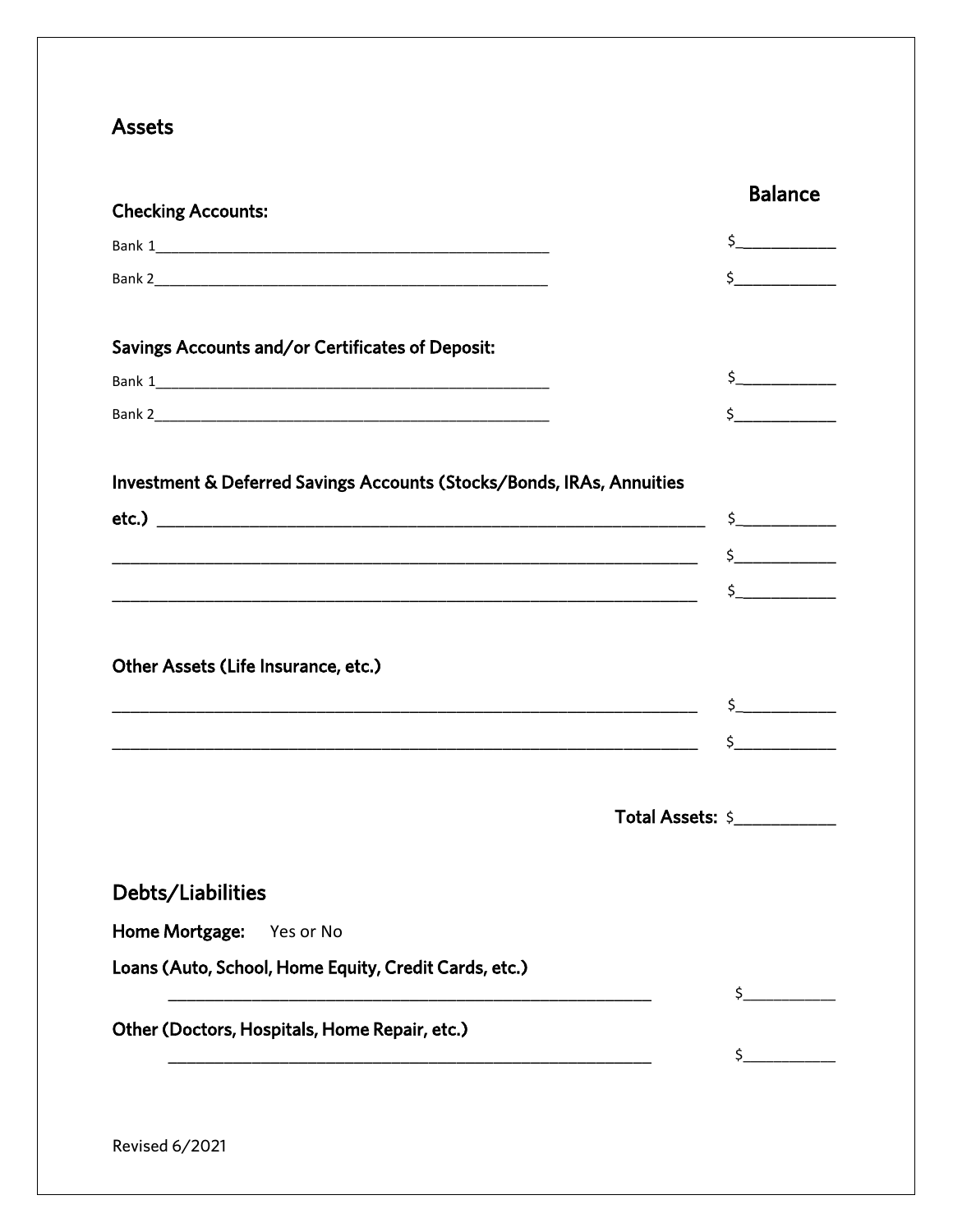# Income per Month

#### **PATIENT**

|                           | $\mathsf{\$}$                                                                                                                                                                                                                                                                                                                                       |
|---------------------------|-----------------------------------------------------------------------------------------------------------------------------------------------------------------------------------------------------------------------------------------------------------------------------------------------------------------------------------------------------|
|                           | $\frac{1}{2}$                                                                                                                                                                                                                                                                                                                                       |
|                           | $\frac{1}{2}$                                                                                                                                                                                                                                                                                                                                       |
|                           | $\frac{1}{2}$                                                                                                                                                                                                                                                                                                                                       |
|                           | $\frac{1}{2}$                                                                                                                                                                                                                                                                                                                                       |
| <b>SPOUSE</b>             |                                                                                                                                                                                                                                                                                                                                                     |
|                           | $\frac{1}{2}$                                                                                                                                                                                                                                                                                                                                       |
|                           | $\begin{array}{c} \xi \end{array}$                                                                                                                                                                                                                                                                                                                  |
|                           | $\begin{array}{c} \xi \end{array}$                                                                                                                                                                                                                                                                                                                  |
|                           | $\frac{1}{2}$                                                                                                                                                                                                                                                                                                                                       |
|                           | s                                                                                                                                                                                                                                                                                                                                                   |
|                           | Total Income \$                                                                                                                                                                                                                                                                                                                                     |
| <b>Expenses per Month</b> |                                                                                                                                                                                                                                                                                                                                                     |
|                           | $\frac{1}{2}$                                                                                                                                                                                                                                                                                                                                       |
|                           | $\frac{1}{2}$                                                                                                                                                                                                                                                                                                                                       |
|                           | $\frac{1}{2}$                                                                                                                                                                                                                                                                                                                                       |
|                           | $\begin{picture}(20,20) \put(0,0){\line(1,0){10}} \put(15,0){\line(1,0){10}} \put(15,0){\line(1,0){10}} \put(15,0){\line(1,0){10}} \put(15,0){\line(1,0){10}} \put(15,0){\line(1,0){10}} \put(15,0){\line(1,0){10}} \put(15,0){\line(1,0){10}} \put(15,0){\line(1,0){10}} \put(15,0){\line(1,0){10}} \put(15,0){\line(1,0){10}} \put(15,0){\line(1$ |
|                           | $\mathsf{S}\_\_$                                                                                                                                                                                                                                                                                                                                    |
|                           | $\frac{1}{2}$                                                                                                                                                                                                                                                                                                                                       |
|                           | $\frac{1}{2}$                                                                                                                                                                                                                                                                                                                                       |
|                           | $\frac{1}{2}$                                                                                                                                                                                                                                                                                                                                       |
|                           |                                                                                                                                                                                                                                                                                                                                                     |
|                           | $\begin{picture}(20,20) \put(0,0){\line(1,0){10}} \put(15,0){\line(1,0){10}} \put(15,0){\line(1,0){10}} \put(15,0){\line(1,0){10}} \put(15,0){\line(1,0){10}} \put(15,0){\line(1,0){10}} \put(15,0){\line(1,0){10}} \put(15,0){\line(1,0){10}} \put(15,0){\line(1,0){10}} \put(15,0){\line(1,0){10}} \put(15,0){\line(1,0){10}} \put(15,0){\line(1$ |
|                           | $\begin{picture}(20,20) \put(0,0){\line(1,0){10}} \put(15,0){\line(1,0){10}} \put(15,0){\line(1,0){10}} \put(15,0){\line(1,0){10}} \put(15,0){\line(1,0){10}} \put(15,0){\line(1,0){10}} \put(15,0){\line(1,0){10}} \put(15,0){\line(1,0){10}} \put(15,0){\line(1,0){10}} \put(15,0){\line(1,0){10}} \put(15,0){\line(1,0){10}} \put(15,0){\line(1$ |
|                           | $\begin{picture}(20,20) \put(0,0){\line(1,0){10}} \put(15,0){\line(1,0){10}} \put(15,0){\line(1,0){10}} \put(15,0){\line(1,0){10}} \put(15,0){\line(1,0){10}} \put(15,0){\line(1,0){10}} \put(15,0){\line(1,0){10}} \put(15,0){\line(1,0){10}} \put(15,0){\line(1,0){10}} \put(15,0){\line(1,0){10}} \put(15,0){\line(1,0){10}} \put(15,0){\line(1$ |